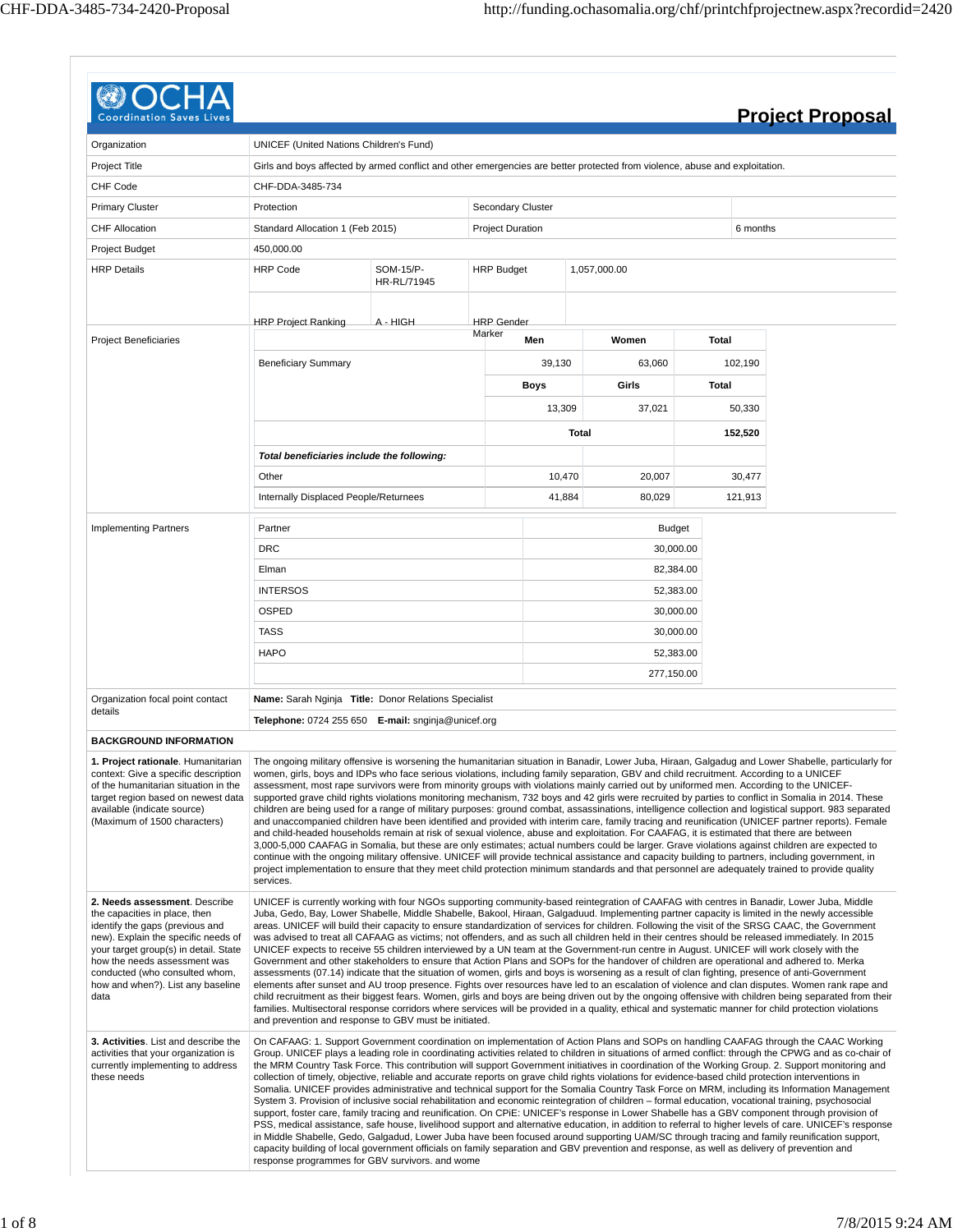| Objective 1                                                                                                                                                                                                        |                                         |            | Girls and boys affected by armed conflict and other emergencies are better protected from violence, abuse and exploitation.                                                                                                                                                                                                                                                                                                                                                                                                                                                                                                                                                                                                                                                                                                                                                                                                                                                                                                                                                                                                                                                                                                                                                                                             |                |       |       |       |               |
|--------------------------------------------------------------------------------------------------------------------------------------------------------------------------------------------------------------------|-----------------------------------------|------------|-------------------------------------------------------------------------------------------------------------------------------------------------------------------------------------------------------------------------------------------------------------------------------------------------------------------------------------------------------------------------------------------------------------------------------------------------------------------------------------------------------------------------------------------------------------------------------------------------------------------------------------------------------------------------------------------------------------------------------------------------------------------------------------------------------------------------------------------------------------------------------------------------------------------------------------------------------------------------------------------------------------------------------------------------------------------------------------------------------------------------------------------------------------------------------------------------------------------------------------------------------------------------------------------------------------------------|----------------|-------|-------|-------|---------------|
| Outcome 1                                                                                                                                                                                                          |                                         |            | Separation of girls and boys from families is prevented and addressed, and family-based or alternative care is provided                                                                                                                                                                                                                                                                                                                                                                                                                                                                                                                                                                                                                                                                                                                                                                                                                                                                                                                                                                                                                                                                                                                                                                                                 |                |       |       |       |               |
| Activity 1.1                                                                                                                                                                                                       |                                         |            | Identify, document, trace and reunite UASC with appropriate caregivers. (Review and adapt registration forms, develop SOPs, information sharing,<br>referral and case-management systems for UASC. UNICEF will further strengthen mechanisms for registration and receiving information and for<br>active tracing of immediate family members and relatives. UNICEF is the UN lead for coordinating IDTR partners for tracing/reunification in all areas<br>of Somalia, and liaising with regional partners for cross border movements. Case management procedures for follow up of children who have been<br>reunified with their caretakers will be strengthened and IDTR coordination improved)                                                                                                                                                                                                                                                                                                                                                                                                                                                                                                                                                                                                                      |                |       |       |       |               |
| Activity 1.2                                                                                                                                                                                                       |                                         |            | Provide interim care for UASC, or other vulnerable children through foster care, interim care centres or safe houses. (UNICEF will continue to identify<br>and train foster families and establish interim care centres in areas where possible. UNICEF is mandated to provide appropriate interim or long-term<br>alternative care for UASC, including case management with monthly visits to all children in care arrangements. UNICEF will provide psychosocial<br>support and medical care for UASC. UNICEF and government is developing Alternative Care Policy in 2015 which will be informed by this activity.)                                                                                                                                                                                                                                                                                                                                                                                                                                                                                                                                                                                                                                                                                                  |                |       |       |       |               |
| Activity 1.3                                                                                                                                                                                                       |                                         |            | Provide case management, including psychosocial support and medical care, for UASC. (UNICEF will train all staff working with children and/or GBV<br>survivors on case management, and support the revision of the SOPs, including templates originally developed by UNICEF. UNICEF provides<br>capacity building of health staff (doctors, nurses, community health workers) on clinical management of rape at MCHs, hospitals, Family Care<br>Centres and Community Centres and capacity building of social welfare staff (community case workers, case workers, case managers, social<br>workers) on psychosocial support. UNICEF ensures continued provision of psychosocial support services and clinical care services for girls, boys<br>and women who have experienced violence, exploitation and abuse at MCHs, hospitals, Family Care Centres, Community Centres and through<br>outreach in communities (non-facility based care).)                                                                                                                                                                                                                                                                                                                                                                           |                |       |       |       |               |
| Indicators for outcome 1                                                                                                                                                                                           |                                         | Cluster    | Indicator description                                                                                                                                                                                                                                                                                                                                                                                                                                                                                                                                                                                                                                                                                                                                                                                                                                                                                                                                                                                                                                                                                                                                                                                                                                                                                                   |                |       |       |       | <b>Target</b> |
|                                                                                                                                                                                                                    | Indicator 1.1                           | Protection | Percentage of identified UAM and separated girls and boys reunited with their families                                                                                                                                                                                                                                                                                                                                                                                                                                                                                                                                                                                                                                                                                                                                                                                                                                                                                                                                                                                                                                                                                                                                                                                                                                  |                |       |       |       | 50            |
|                                                                                                                                                                                                                    | Indicator 1.2                           | Protection | # of boys and girls for whom a Best Interest Determination (BID) has been carried out                                                                                                                                                                                                                                                                                                                                                                                                                                                                                                                                                                                                                                                                                                                                                                                                                                                                                                                                                                                                                                                                                                                                                                                                                                   |                |       |       |       | 20            |
|                                                                                                                                                                                                                    | Indicator 1.3                           | Protection | # of tracing requests that have been resolved                                                                                                                                                                                                                                                                                                                                                                                                                                                                                                                                                                                                                                                                                                                                                                                                                                                                                                                                                                                                                                                                                                                                                                                                                                                                           |                |       |       |       | 50            |
| Outcome 2                                                                                                                                                                                                          |                                         |            | Violence, exploitation and abuse of girls, boys and women are prevented and addressed, and existing systems responding to the needs of GBV                                                                                                                                                                                                                                                                                                                                                                                                                                                                                                                                                                                                                                                                                                                                                                                                                                                                                                                                                                                                                                                                                                                                                                              |                |       |       |       |               |
| Activity 2.1                                                                                                                                                                                                       | survivors are improved.                 |            | Develop and implement multisectoral response corridors for women, girls and boys, through linking services and referral pathways. These will align<br>with the most used movement routes for displaced populations and populations in flight. The response corridors will cater for girls, boys and women<br>during flight with special attention to separated or unaccompanied children. The corridors will connect o Kurtunwaarrey, Merka, via Afgoye to<br>Mogadishu o Galkayo to Garowe o Maaxas to Bulo Burto to Belet Weyne o Guriel to Dhusumabreeb and Dhusumareeb to Mogadishu and Galkayo                                                                                                                                                                                                                                                                                                                                                                                                                                                                                                                                                                                                                                                                                                                     |                |       |       |       |               |
| Activity 2.2                                                                                                                                                                                                       |                                         |            | Provision of psychosocial support, clinical care, access to safe houses and referrals for girls, boys and women who have experienced violence,<br>exploitation and abuse, including real time monitoring of project implementation and mentoring of project staff to ensure appropriate quality care is<br>provided. Safe houses will be supported along the response corridors, offering a safe place while finding a durable solution and exit strategy.<br>Women, girls and boys are frequently abused while on the move and the safe houses will offer care, support and safety for them. The safe houses<br>are based on best practices from CSZ and NWZ findings and security for women, girls and boys in flight.                                                                                                                                                                                                                                                                                                                                                                                                                                                                                                                                                                                                |                |       |       |       |               |
| Activity 2.3                                                                                                                                                                                                       |                                         |            |                                                                                                                                                                                                                                                                                                                                                                                                                                                                                                                                                                                                                                                                                                                                                                                                                                                                                                                                                                                                                                                                                                                                                                                                                                                                                                                         |                |       |       |       |               |
| Indicators for outcome 2                                                                                                                                                                                           |                                         | Cluster    | Indicator description                                                                                                                                                                                                                                                                                                                                                                                                                                                                                                                                                                                                                                                                                                                                                                                                                                                                                                                                                                                                                                                                                                                                                                                                                                                                                                   |                |       |       |       | <b>Target</b> |
|                                                                                                                                                                                                                    | Indicator<br>2.1                        | Protection | Number of male/female survivors who receive medical assistance, including post rape treatment within 72<br>hours, in line with set standards                                                                                                                                                                                                                                                                                                                                                                                                                                                                                                                                                                                                                                                                                                                                                                                                                                                                                                                                                                                                                                                                                                                                                                            |                |       |       |       | 36            |
|                                                                                                                                                                                                                    | Indicator                               |            | Protection   # of girls, boys and women accessing safe houses                                                                                                                                                                                                                                                                                                                                                                                                                                                                                                                                                                                                                                                                                                                                                                                                                                                                                                                                                                                                                                                                                                                                                                                                                                                           |                |       |       |       | 50            |
|                                                                                                                                                                                                                    | 2.2<br>Indicator<br>2.3                 |            | Protection   # of male/female survivors who receive psychosocial assistance in line with set standards                                                                                                                                                                                                                                                                                                                                                                                                                                                                                                                                                                                                                                                                                                                                                                                                                                                                                                                                                                                                                                                                                                                                                                                                                  |                |       |       |       | 1000          |
| Outcome 3                                                                                                                                                                                                          |                                         |            | 130 Children Formerly Associated with Armed Forces and Groups and those at risk in conflict-affected areas are provided with reintegration support                                                                                                                                                                                                                                                                                                                                                                                                                                                                                                                                                                                                                                                                                                                                                                                                                                                                                                                                                                                                                                                                                                                                                                      |                |       |       |       |               |
| Activity 3.1                                                                                                                                                                                                       |                                         |            | (formal education, vocational training, psycho-social support, foster care, tracing and family reunification).<br>Provision of inclusive social rehabilitation and economic reintegration of children - formal education, vocational training, psychosocial support, foster                                                                                                                                                                                                                                                                                                                                                                                                                                                                                                                                                                                                                                                                                                                                                                                                                                                                                                                                                                                                                                             |                |       |       |       |               |
|                                                                                                                                                                                                                    | care, family tracing and reunification. |            |                                                                                                                                                                                                                                                                                                                                                                                                                                                                                                                                                                                                                                                                                                                                                                                                                                                                                                                                                                                                                                                                                                                                                                                                                                                                                                                         |                |       |       |       |               |
|                                                                                                                                                                                                                    |                                         |            |                                                                                                                                                                                                                                                                                                                                                                                                                                                                                                                                                                                                                                                                                                                                                                                                                                                                                                                                                                                                                                                                                                                                                                                                                                                                                                                         |                |       |       |       |               |
|                                                                                                                                                                                                                    | protection interventions in Somalia.    |            | Support monitoring and collection of timely, objective, reliable and accurate reports on grave child rights violations for evidence based child                                                                                                                                                                                                                                                                                                                                                                                                                                                                                                                                                                                                                                                                                                                                                                                                                                                                                                                                                                                                                                                                                                                                                                         |                |       |       |       |               |
|                                                                                                                                                                                                                    |                                         |            | Support Government coordination on implementation of the Action Plans and Standard Operating Procedures (SOPs) on handling CAAFAG through<br>the Children Affected by Armed Conflict Working Group (CAAC WG).                                                                                                                                                                                                                                                                                                                                                                                                                                                                                                                                                                                                                                                                                                                                                                                                                                                                                                                                                                                                                                                                                                           |                |       |       |       |               |
|                                                                                                                                                                                                                    |                                         | Cluster    | Indicator description                                                                                                                                                                                                                                                                                                                                                                                                                                                                                                                                                                                                                                                                                                                                                                                                                                                                                                                                                                                                                                                                                                                                                                                                                                                                                                   |                |       |       |       | Target        |
|                                                                                                                                                                                                                    | Indicator 3.1                           |            |                                                                                                                                                                                                                                                                                                                                                                                                                                                                                                                                                                                                                                                                                                                                                                                                                                                                                                                                                                                                                                                                                                                                                                                                                                                                                                                         |                |       |       |       |               |
|                                                                                                                                                                                                                    | Indicator 3.2                           | Protection | Number of children (boys and girls) enrolled in reintegration services                                                                                                                                                                                                                                                                                                                                                                                                                                                                                                                                                                                                                                                                                                                                                                                                                                                                                                                                                                                                                                                                                                                                                                                                                                                  |                |       |       |       | 130           |
|                                                                                                                                                                                                                    | Indicator 3.3                           | Protection | Number of grave violations verified & documented by the country task force on MRM                                                                                                                                                                                                                                                                                                                                                                                                                                                                                                                                                                                                                                                                                                                                                                                                                                                                                                                                                                                                                                                                                                                                                                                                                                       |                |       |       |       | 1500          |
|                                                                                                                                                                                                                    |                                         |            |                                                                                                                                                                                                                                                                                                                                                                                                                                                                                                                                                                                                                                                                                                                                                                                                                                                                                                                                                                                                                                                                                                                                                                                                                                                                                                                         |                |       |       |       |               |
|                                                                                                                                                                                                                    |                                         |            | Activity 1.1: IDTR database for Somalia is directly managed by UNICEF. Multiple partners, including CPWG members and local authorities, provide<br>information on identification, registration, tracing and reunification through a coordinated approach to IDTR Activity 1.2: Interim care and safe house<br>standards are set by UNICEF, implemented by NGOs, however foster families are managed through the local administration for sustainability and<br>durability (lessons learned from Puntland) Activity 1.3: UNICEF leads the Case Management Task Force for both CPWG and GBVWG, UNICEF is<br>responsible for setting standards and levels of care, including ensuring that government officials are adhering to case management principles. Case<br>management services are provided through Case Workers at local authorities at district and regional level (supported by UNICEF directly) and NGO<br>partners Activity 2.1: Response corridors will be technically supported by UNICEF through local social workers in local authorities, and local NGOs<br>Activity 2.2: All activities will be directly implemented by UNICEF Activity 2.3: UNICEF will provide technical support and guidance to ensure survivor<br>centred approach, activities implemented by NGOs, real time monitoring by UNICEF |                |       |       |       |               |
| Activity 3.2<br>Activity 3.3<br>Indicators for outcome 3<br><b>WORK PLAN</b><br>Implementation: Describe for each<br>activity how you plan to implement<br>it and who is carrying out what<br>Project workplan for | <b>Activity Description</b>             |            |                                                                                                                                                                                                                                                                                                                                                                                                                                                                                                                                                                                                                                                                                                                                                                                                                                                                                                                                                                                                                                                                                                                                                                                                                                                                                                                         | Month<br>Month | Month | Month | Month | Month         |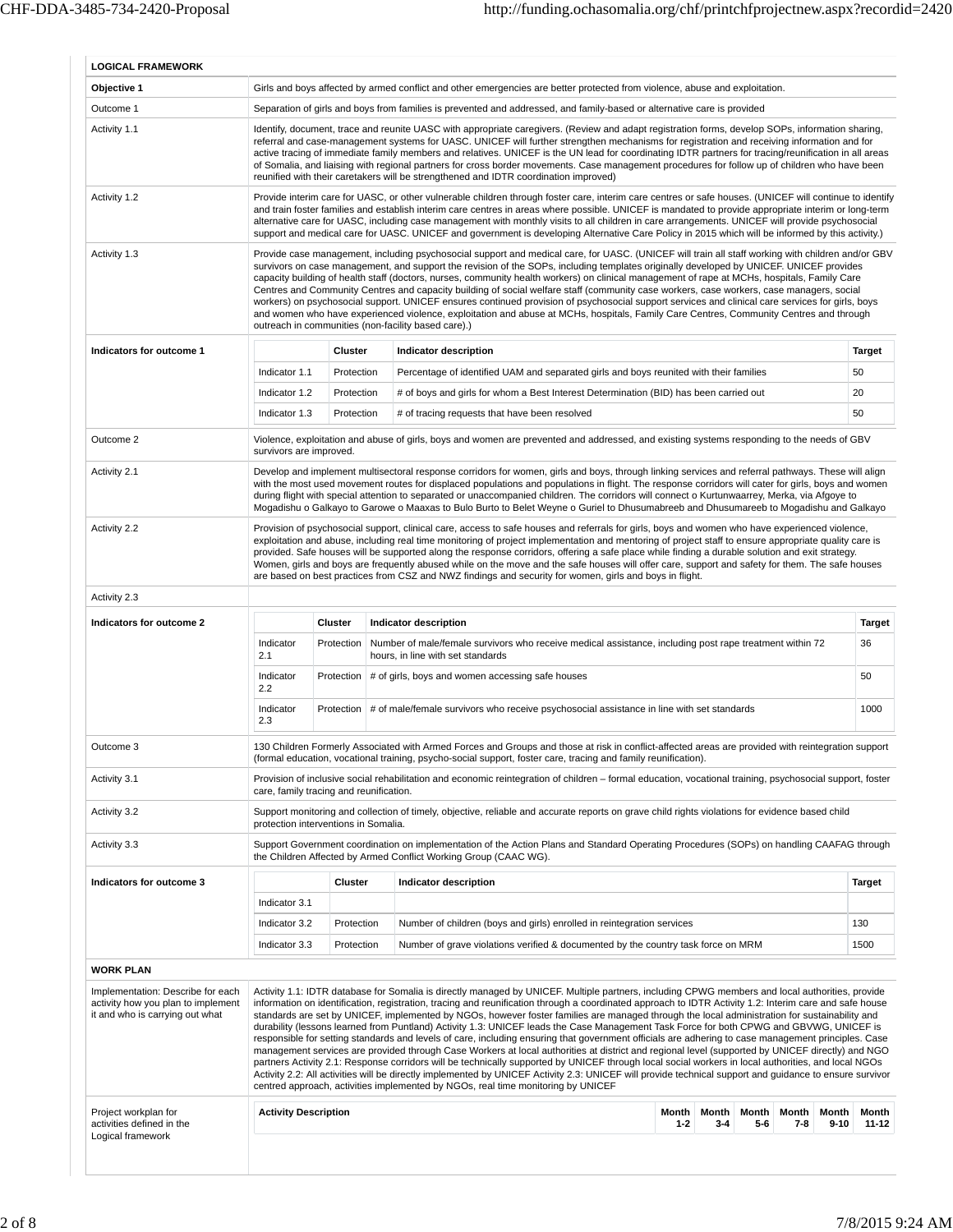| Activity 1.1 Identify, document, trace and reunite UASC with appropriate caregivers. (Review and<br>adapt registration forms, develop SOPs, information sharing, referral and case-management<br>systems for UASC. UNICEF will further strengthen mechanisms for registration and receiving<br>information and for active tracing of immediate family members and relatives. UNICEF is the UN<br>lead for coordinating IDTR partners for tracing/reunification in all areas of Somalia, and liaising with<br>regional partners for cross border movements. Case management procedures for follow up of<br>children who have been reunified with their caretakers will be strengthened and IDTR coordination<br>improved)                                                                                                                                                                                                                                                   | X        | X | X |  |  |
|----------------------------------------------------------------------------------------------------------------------------------------------------------------------------------------------------------------------------------------------------------------------------------------------------------------------------------------------------------------------------------------------------------------------------------------------------------------------------------------------------------------------------------------------------------------------------------------------------------------------------------------------------------------------------------------------------------------------------------------------------------------------------------------------------------------------------------------------------------------------------------------------------------------------------------------------------------------------------|----------|---|---|--|--|
| Activity 1.2 Provide interim care for UASC, or other vulnerable children through foster care,<br>interim care centres or safe houses. (UNICEF will continue to identify and train foster families and<br>establish interim care centres in areas where possible. UNICEF is mandated to provide appropriate<br>interim or long-term alternative care for UASC, including case management with monthly visits to<br>all children in care arrangements. UNICEF will provide psychosocial support and medical care for<br>UASC. UNICEF and government is developing Alternative Care Policy in 2015 which will be<br>informed by this activity.)                                                                                                                                                                                                                                                                                                                               | $\times$ | X | X |  |  |
| <b>Activity 1.3</b> Provide case management, including psychosocial support and medical care, for<br>UASC. (UNICEF will train all staff working with children and/or GBV survivors on case<br>management, and support the revision of the SOPs, including templates originally developed by<br>UNICEF. UNICEF provides capacity building of health staff (doctors, nurses, community health<br>workers) on clinical management of rape at MCHs, hospitals, Family Care Centres and Community<br>Centres and capacity building of social welfare staff (community case workers, case workers, case<br>managers, social workers) on psychosocial support. UNICEF ensures continued provision of<br>psychosocial support services and clinical care services for girls, boys and women who have<br>experienced violence, exploitation and abuse at MCHs, hospitals, Family Care Centres,<br>Community Centres and through outreach in communities (non-facility based care).) | X        | X | X |  |  |
| Activity 2.1 Develop and implement multisectoral response corridors for women, girls and boys,<br>through linking services and referral pathways. These will align with the most used movement<br>routes for displaced populations and populations in flight. The response corridors will cater for girls,<br>boys and women during flight with special attention to separated or unaccompanied children. The<br>corridors will connect o Kurtunwaarrey, Merka, via Afgoye to Mogadishu o Galkayo to Garowe o<br>Maaxas to Bulo Burto to Belet Weyne o Guriel to Dhusumabreeb and Dhusumareeb to Mogadishu<br>and Galkayo                                                                                                                                                                                                                                                                                                                                                  | X        | X | Χ |  |  |
| Activity 2.2 Provision of psychosocial support, clinical care, access to safe houses and referrals<br>for girls, boys and women who have experienced violence, exploitation and abuse, including real<br>time monitoring of project implementation and mentoring of project staff to ensure appropriate<br>quality care is provided. Safe houses will be supported along the response corridors, offering a<br>safe place while finding a durable solution and exit strategy. Women, girls and boys are frequently<br>abused while on the move and the safe houses will offer care, support and safety for them. The<br>safe houses are based on best practices from CSZ and NWZ findings and security for women, girls<br>and boys in flight.                                                                                                                                                                                                                             | X        | X | Χ |  |  |
| <b>Activity 2.3</b>                                                                                                                                                                                                                                                                                                                                                                                                                                                                                                                                                                                                                                                                                                                                                                                                                                                                                                                                                        | X        | X | X |  |  |
| Activity 3.1 Provision of inclusive social rehabilitation and economic reintegration of children -<br>formal education, vocational training, psychosocial support, foster care, family tracing and<br>reunification.                                                                                                                                                                                                                                                                                                                                                                                                                                                                                                                                                                                                                                                                                                                                                       | X        | X | Χ |  |  |
| <b>Activity 3.2</b> Support monitoring and collection of timely, objective, reliable and accurate reports on<br>grave child rights violations for evidence based child protection interventions in Somalia.                                                                                                                                                                                                                                                                                                                                                                                                                                                                                                                                                                                                                                                                                                                                                                | X        | X | Χ |  |  |
| <b>Activity 3.3</b> Support Government coordination on implementation of the Action Plans and<br>Standard Operating Procedures (SOPs) on handling CAAFAG through the Children Affected by<br>Armed Conflict Working Group (CAAC WG).                                                                                                                                                                                                                                                                                                                                                                                                                                                                                                                                                                                                                                                                                                                                       | X        | X | Χ |  |  |

## **M & E DETAILS**

|                                                                                                                                                                                                                                                                                                                                                                                                                                                                                                                                                                                                                                                                                                                             |                                                                                                                                |                                                                                                  |              |                         |   |   |   |                             |                |   |   |                 | Month (s) when planned M & E will be done |  |
|-----------------------------------------------------------------------------------------------------------------------------------------------------------------------------------------------------------------------------------------------------------------------------------------------------------------------------------------------------------------------------------------------------------------------------------------------------------------------------------------------------------------------------------------------------------------------------------------------------------------------------------------------------------------------------------------------------------------------------|--------------------------------------------------------------------------------------------------------------------------------|--------------------------------------------------------------------------------------------------|--------------|-------------------------|---|---|---|-----------------------------|----------------|---|---|-----------------|-------------------------------------------|--|
| <b>Activity Description</b>                                                                                                                                                                                                                                                                                                                                                                                                                                                                                                                                                                                                                                                                                                 | M & E Tools to use                                                                                                             | <b>Means</b> of<br>verification                                                                  | $\mathbf{1}$ | $\overline{2}$          | 3 | 4 | 5 | 6                           | $\overline{7}$ | 8 | 9 | 10 <sup>1</sup> | $11 \mid 12$                              |  |
|                                                                                                                                                                                                                                                                                                                                                                                                                                                                                                                                                                                                                                                                                                                             | - 3rd party monitoring<br>- Contact details<br>- Data collection<br>- Field visits<br>- Individual interview<br>- Verification | IDTR database,<br>CPIMS, case<br>management forms,<br>field visits, training<br>reports          |              |                         |   |   |   |                             |                |   |   |                 |                                           |  |
| Activity 1.1 Identify, document, trace and reunite UASC with appropriate caregivers.<br>(Review and adapt registration forms, develop SOPs, information sharing, referral and<br>case-management systems for UASC. UNICEF will further strengthen mechanisms for<br>registration and receiving information and for active tracing of immediate family<br>members and relatives. UNICEF is the UN lead for coordinating IDTR partners for<br>tracing/reunification in all areas of Somalia, and liaising with regional partners for cross<br>border movements. Case management procedures for follow up of children who have<br>been reunified with their caretakers will be strengthened and IDTR coordination<br>improved) | - 3rd party monitoring<br>- Contact details<br>- Data collection<br>- Field visits<br>- Individual interview<br>- Verification | CPIMS, case<br>management forms,<br>field monitoring<br>reports.                                 |              | $X$ $X$ $X$ $X$ $X$ $X$ |   |   |   |                             |                |   |   |                 |                                           |  |
| Activity 1.2 Provide interim care for UASC, or other vulnerable children through foster<br>care, interim care centres or safe houses. (UNICEF will continue to identify and train<br>foster families and establish interim care centres in areas where possible. UNICEF is<br>mandated to provide appropriate interim or long-term alternative care for UASC,<br>including case management with monthly visits to all children in care arrangements.<br>UNICEF will provide psychosocial support and medical care for UASC. UNICEF and<br>government is developing Alternative Care Policy in 2015 which will be informed by this<br>activity.)                                                                             | - 3rd party monitoring<br>- Contact details<br>- Data collection<br>- Field visits<br>- Individual interview<br>- Verification | CPIMS, case<br>management forms,<br>field monitoring<br>reports.                                 |              |                         |   |   |   | $X$ $X$ $X$ $X$ $X$ $X$ $X$ |                |   |   |                 |                                           |  |
| Activity 1.3 Provide case management, including psychosocial support and medical<br>care, for UASC. (UNICEF will train all staff working with children and/or GBV survivors<br>on case management, and support the revision of the SOPs, including templates<br>originally developed by UNICEF. UNICEF provides capacity building of health staff<br>(doctors, nurses, community health workers) on clinical management of rape at MCHs,<br>hospitals, Family Care Centres and Community Centres and capacity building of social<br>welfare staff (community case workers, case workers, case managers, social workers)<br>on psychosocial support. UNICEF ensures continued provision of psychosocial support              | - 3rd party monitoring<br>- Contact details<br>- Data collection<br>- Individual interview<br>- Verification                   | SOPs signed, case<br>management forms<br>finalised, cases<br>closed, field<br>monitoring reports |              | $X$ $X$ $X$ $X$ $X$ $X$ |   |   |   |                             |                |   |   |                 |                                           |  |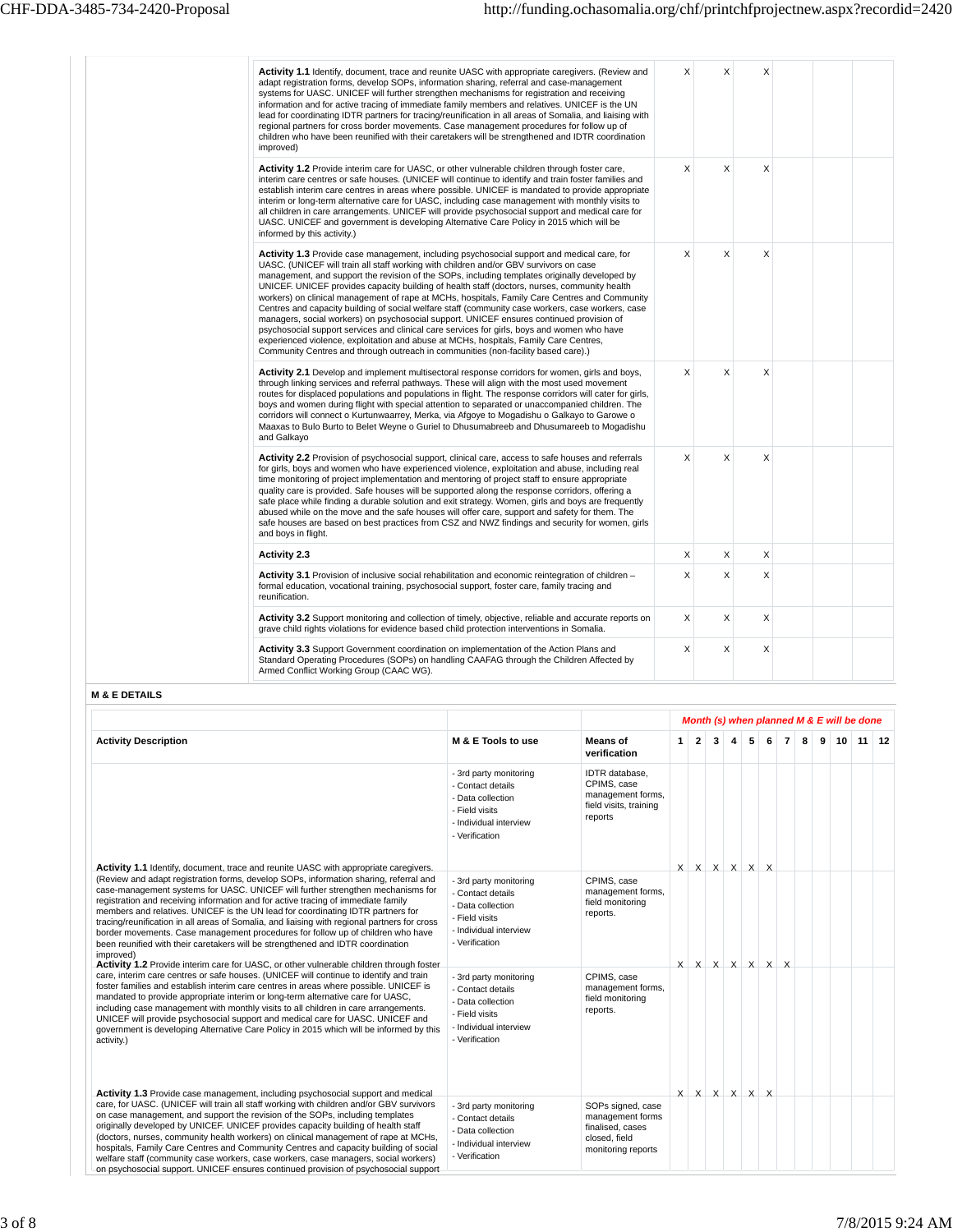| Kurtunwaarrey, Merka, via Afgoye to Mogadishu o Galkayo to Garowe o Maaxas to Bulo<br>Burto to Belet Weyne o Guriel to Dhusumabreeb and Dhusumareeb to Mogadishu and<br>Galkayo                                                                                                                                                                                                                                                                                                                                                                                                                                                                                                                                                                   |                                                                                                                                                                                                                                                                                                                                                                                                                                                                                                                                                                                                                                               |                                                                         |                 |                                                                                                                                                                                                                                                                                                                                                                                                                                                                                                                                                                                                                                                                                                                                                                                                                                                                                                                                                                                                                                                                                                                                                                                                                                                                                                                                                                                                |                                                                                                                                                          |              |  |         |                   |              |                           |  |  |  |  |
|---------------------------------------------------------------------------------------------------------------------------------------------------------------------------------------------------------------------------------------------------------------------------------------------------------------------------------------------------------------------------------------------------------------------------------------------------------------------------------------------------------------------------------------------------------------------------------------------------------------------------------------------------------------------------------------------------------------------------------------------------|-----------------------------------------------------------------------------------------------------------------------------------------------------------------------------------------------------------------------------------------------------------------------------------------------------------------------------------------------------------------------------------------------------------------------------------------------------------------------------------------------------------------------------------------------------------------------------------------------------------------------------------------------|-------------------------------------------------------------------------|-----------------|------------------------------------------------------------------------------------------------------------------------------------------------------------------------------------------------------------------------------------------------------------------------------------------------------------------------------------------------------------------------------------------------------------------------------------------------------------------------------------------------------------------------------------------------------------------------------------------------------------------------------------------------------------------------------------------------------------------------------------------------------------------------------------------------------------------------------------------------------------------------------------------------------------------------------------------------------------------------------------------------------------------------------------------------------------------------------------------------------------------------------------------------------------------------------------------------------------------------------------------------------------------------------------------------------------------------------------------------------------------------------------------------|----------------------------------------------------------------------------------------------------------------------------------------------------------|--------------|--|---------|-------------------|--------------|---------------------------|--|--|--|--|
| Activity 2.2 Provision of psychosocial support, clinical care, access to safe houses<br>and referrals for girls, boys and women who have experienced violence, exploitation<br>and abuse, including real time monitoring of project implementation and mentoring of<br>project staff to ensure appropriate quality care is provided. Safe houses will be<br>supported along the response corridors, offering a safe place while finding a durable<br>solution and exit strategy. Women, girls and boys are frequently abused while on the<br>move and the safe houses will offer care, support and safety for them. The safe houses<br>are based on best practices from CSZ and NWZ findings and security for women, girls<br>and boys in flight. |                                                                                                                                                                                                                                                                                                                                                                                                                                                                                                                                                                                                                                               |                                                                         |                 | - 3rd party monitoring<br>- Data collection<br>- Individual interview<br>- Verification                                                                                                                                                                                                                                                                                                                                                                                                                                                                                                                                                                                                                                                                                                                                                                                                                                                                                                                                                                                                                                                                                                                                                                                                                                                                                                        | Training reports,<br>CIMIC officers list<br>available, CIMIC<br>officers post-test<br>from training.                                                     | $\mathsf{X}$ |  | $X$ $X$ | $\times$          | $\times$     | $\boldsymbol{\mathsf{X}}$ |  |  |  |  |
| <b>Activity 2.3</b>                                                                                                                                                                                                                                                                                                                                                                                                                                                                                                                                                                                                                                                                                                                               |                                                                                                                                                                                                                                                                                                                                                                                                                                                                                                                                                                                                                                               |                                                                         |                 |                                                                                                                                                                                                                                                                                                                                                                                                                                                                                                                                                                                                                                                                                                                                                                                                                                                                                                                                                                                                                                                                                                                                                                                                                                                                                                                                                                                                |                                                                                                                                                          |              |  |         |                   |              |                           |  |  |  |  |
| Activity 3.1 Provision of inclusive social rehabilitation and economic reintegration of                                                                                                                                                                                                                                                                                                                                                                                                                                                                                                                                                                                                                                                           |                                                                                                                                                                                                                                                                                                                                                                                                                                                                                                                                                                                                                                               |                                                                         |                 | - Data collection                                                                                                                                                                                                                                                                                                                                                                                                                                                                                                                                                                                                                                                                                                                                                                                                                                                                                                                                                                                                                                                                                                                                                                                                                                                                                                                                                                              | Minutes of Monthly                                                                                                                                       | $\times$     |  |         | $x \mid x \mid x$ | $\mathsf{X}$ | $\boldsymbol{\mathsf{X}}$ |  |  |  |  |
| children - formal education, vocational training, psychosocial support, foster care,<br>family tracing and reunification.                                                                                                                                                                                                                                                                                                                                                                                                                                                                                                                                                                                                                         |                                                                                                                                                                                                                                                                                                                                                                                                                                                                                                                                                                                                                                               |                                                                         |                 | - Verification                                                                                                                                                                                                                                                                                                                                                                                                                                                                                                                                                                                                                                                                                                                                                                                                                                                                                                                                                                                                                                                                                                                                                                                                                                                                                                                                                                                 | implementation<br>meeting Monthly<br>Progress report<br>Field mission<br>reports for UNICEF<br>+ NGO staff Final<br>project report                       |              |  |         |                   |              |                           |  |  |  |  |
| Activity 3.2 Support monitoring and collection of timely, objective, reliable and<br>accurate reports on grave child rights violations for evidence based child protection<br>interventions in Somalia.                                                                                                                                                                                                                                                                                                                                                                                                                                                                                                                                           |                                                                                                                                                                                                                                                                                                                                                                                                                                                                                                                                                                                                                                               |                                                                         |                 | - Data collection                                                                                                                                                                                                                                                                                                                                                                                                                                                                                                                                                                                                                                                                                                                                                                                                                                                                                                                                                                                                                                                                                                                                                                                                                                                                                                                                                                              | Minutes of Monthly<br>implementation<br>meeting Monthly<br>Progress report<br>Field mission<br>reports for UNICEF<br>+ NGO staff Final<br>project report | X            |  | $X$ $X$ | $\times$          | X            | $\times$                  |  |  |  |  |
| <b>Activity 3.3</b> Support Government coordination on implementation of the Action Plans<br>and Standard Operating Procedures (SOPs) on handling CAAFAG through the Children<br>Affected by Armed Conflict Working Group (CAAC WG).                                                                                                                                                                                                                                                                                                                                                                                                                                                                                                              |                                                                                                                                                                                                                                                                                                                                                                                                                                                                                                                                                                                                                                               |                                                                         |                 | - Data collection<br>- Field visits<br>- Individual interview                                                                                                                                                                                                                                                                                                                                                                                                                                                                                                                                                                                                                                                                                                                                                                                                                                                                                                                                                                                                                                                                                                                                                                                                                                                                                                                                  | Minutes of Monthly<br>implementation<br>meeting Monthly<br>Progress report<br>Field mission<br>reports for UNICEF<br>+ NGO staff Final<br>project report | $\times$     |  |         | $X$ $X$ $X$       | $\times$     | $\boldsymbol{\mathsf{X}}$ |  |  |  |  |
| <b>OTHER INFORMATION</b>                                                                                                                                                                                                                                                                                                                                                                                                                                                                                                                                                                                                                                                                                                                          |                                                                                                                                                                                                                                                                                                                                                                                                                                                                                                                                                                                                                                               |                                                                         |                 |                                                                                                                                                                                                                                                                                                                                                                                                                                                                                                                                                                                                                                                                                                                                                                                                                                                                                                                                                                                                                                                                                                                                                                                                                                                                                                                                                                                                |                                                                                                                                                          |              |  |         |                   |              |                           |  |  |  |  |
| Coordination with other                                                                                                                                                                                                                                                                                                                                                                                                                                                                                                                                                                                                                                                                                                                           |                                                                                                                                                                                                                                                                                                                                                                                                                                                                                                                                                                                                                                               | Organization                                                            | <b>Activity</b> |                                                                                                                                                                                                                                                                                                                                                                                                                                                                                                                                                                                                                                                                                                                                                                                                                                                                                                                                                                                                                                                                                                                                                                                                                                                                                                                                                                                                |                                                                                                                                                          |              |  |         |                   |              |                           |  |  |  |  |
| Organizations in project area                                                                                                                                                                                                                                                                                                                                                                                                                                                                                                                                                                                                                                                                                                                     |                                                                                                                                                                                                                                                                                                                                                                                                                                                                                                                                                                                                                                               | 1. CPWG                                                                 |                 | coordinate referral activities and data management                                                                                                                                                                                                                                                                                                                                                                                                                                                                                                                                                                                                                                                                                                                                                                                                                                                                                                                                                                                                                                                                                                                                                                                                                                                                                                                                             |                                                                                                                                                          |              |  |         |                   |              |                           |  |  |  |  |
|                                                                                                                                                                                                                                                                                                                                                                                                                                                                                                                                                                                                                                                                                                                                                   | 2. GBVWG<br>coordinate referral activities and data management                                                                                                                                                                                                                                                                                                                                                                                                                                                                                                                                                                                |                                                                         |                 |                                                                                                                                                                                                                                                                                                                                                                                                                                                                                                                                                                                                                                                                                                                                                                                                                                                                                                                                                                                                                                                                                                                                                                                                                                                                                                                                                                                                |                                                                                                                                                          |              |  |         |                   |              |                           |  |  |  |  |
|                                                                                                                                                                                                                                                                                                                                                                                                                                                                                                                                                                                                                                                                                                                                                   |                                                                                                                                                                                                                                                                                                                                                                                                                                                                                                                                                                                                                                               | 3. CAAC WG                                                              |                 | Coordinate referral activities and data management                                                                                                                                                                                                                                                                                                                                                                                                                                                                                                                                                                                                                                                                                                                                                                                                                                                                                                                                                                                                                                                                                                                                                                                                                                                                                                                                             |                                                                                                                                                          |              |  |         |                   |              |                           |  |  |  |  |
|                                                                                                                                                                                                                                                                                                                                                                                                                                                                                                                                                                                                                                                                                                                                                   |                                                                                                                                                                                                                                                                                                                                                                                                                                                                                                                                                                                                                                               | 4. Country Task Force on<br>Monitoring and Reporting<br>(CTFMR) members |                 | Coordinate referral activities and data management                                                                                                                                                                                                                                                                                                                                                                                                                                                                                                                                                                                                                                                                                                                                                                                                                                                                                                                                                                                                                                                                                                                                                                                                                                                                                                                                             |                                                                                                                                                          |              |  |         |                   |              |                           |  |  |  |  |
| Gender theme support                                                                                                                                                                                                                                                                                                                                                                                                                                                                                                                                                                                                                                                                                                                              | Yes                                                                                                                                                                                                                                                                                                                                                                                                                                                                                                                                                                                                                                           |                                                                         |                 |                                                                                                                                                                                                                                                                                                                                                                                                                                                                                                                                                                                                                                                                                                                                                                                                                                                                                                                                                                                                                                                                                                                                                                                                                                                                                                                                                                                                |                                                                                                                                                          |              |  |         |                   |              |                           |  |  |  |  |
| Outline how the project supports<br>the gender theme                                                                                                                                                                                                                                                                                                                                                                                                                                                                                                                                                                                                                                                                                              |                                                                                                                                                                                                                                                                                                                                                                                                                                                                                                                                                                                                                                               | particularly for adolescents and youth.                                 |                 | On CAFAAG: UNICEF has learnt from past projects that there is a need for deliberate targeting of girls associated with armed forces, as they often<br>do not take part in the formal release and reintegration process. Girls have specific requirements that need to be incorporated into programme<br>planning to address their specific issues such as: (a) the difficulty of persuading fighting forces to release girls, (b) dealing with consequences of<br>sexual and physical abuse, forced marriage, teenage pregnancy etc., (c) challenges in rejoining their families and communities due to stigmatization<br>and rejection. Experience suggests that children conceived or born to girls during their involvement with fighting forces may also be marginalised. On<br>CPIE: UNICEF's child protection programme will ensure that the individual and different needs of girls, boys and women are taken into consideration<br>and addressed in the various components using a survivor centred and child centred approach. While mostly women and girls are subjected to<br>sexual violence, UNICEF's support has included about 5 percent boys. For alternative care arrangements, and needs of separated/unaccompanied<br>girls and boys are different, and as such response packages are designed to meet the different needs of girls and boys that are also age appropriate, |                                                                                                                                                          |              |  |         |                   |              |                           |  |  |  |  |
| Select (tick) activities that supports<br>the gender theme                                                                                                                                                                                                                                                                                                                                                                                                                                                                                                                                                                                                                                                                                        | $\sqrt{}$                                                                                                                                                                                                                                                                                                                                                                                                                                                                                                                                                                                                                                     |                                                                         |                 | Activity 1.1: Identify, document, trace and reunite UASC with appropriate caregivers. (Review and adapt registration forms, develop SOPs, information<br>sharing, referral and case-management systems for UASC. UNICEF will further strengthen mechanisms for registration and receiving information and for<br>active tracing of immediate family members and relatives. UNICEF is the UN lead for coordinating IDTR partners for tracing/reunification in all areas of<br>Somalia, and liaising with regional partners for cross border movements. Case management procedures for follow up of children who have been reunified<br>with their caretakers will be strengthened and IDTR coordination improved)                                                                                                                                                                                                                                                                                                                                                                                                                                                                                                                                                                                                                                                                               |                                                                                                                                                          |              |  |         |                   |              |                           |  |  |  |  |
|                                                                                                                                                                                                                                                                                                                                                                                                                                                                                                                                                                                                                                                                                                                                                   | $\overline{\vee}$                                                                                                                                                                                                                                                                                                                                                                                                                                                                                                                                                                                                                             | activity.)                                                              |                 | Activity 1.2: Provide interim care for UASC, or other vulnerable children through foster care, interim care centres or safe houses. (UNICEF will continue<br>to identify and train foster families and establish interim care centres in areas where possible. UNICEF is mandated to provide appropriate interim or<br>long-term alternative care for UASC, including case management with monthly visits to all children in care arrangements. UNICEF will provide<br>psychosocial support and medical care for UASC. UNICEF and government is developing Alternative Care Policy in 2015 which will be informed by this                                                                                                                                                                                                                                                                                                                                                                                                                                                                                                                                                                                                                                                                                                                                                                      |                                                                                                                                                          |              |  |         |                   |              |                           |  |  |  |  |
|                                                                                                                                                                                                                                                                                                                                                                                                                                                                                                                                                                                                                                                                                                                                                   | $\mathcal{J}$                                                                                                                                                                                                                                                                                                                                                                                                                                                                                                                                                                                                                                 | care).)                                                                 |                 | Activity 1.3: Provide case management, including psychosocial support and medical care, for UASC. (UNICEF will train all staff working with children<br>and/or GBV survivors on case management, and support the revision of the SOPs, including templates originally developed by UNICEF. UNICEF provides<br>capacity building of health staff (doctors, nurses, community health workers) on clinical management of rape at MCHs, hospitals, Family Care Centres and<br>Community Centres and capacity building of social welfare staff (community case workers, case workers, case managers, social workers) on psychosocial<br>support. UNICEF ensures continued provision of psychosocial support services and clinical care services for girls, boys and women who have experienced<br>violence, exploitation and abuse at MCHs, hospitals, Family Care Centres, Community Centres and through outreach in communities (non-facility based                                                                                                                                                                                                                                                                                                                                                                                                                                               |                                                                                                                                                          |              |  |         |                   |              |                           |  |  |  |  |
|                                                                                                                                                                                                                                                                                                                                                                                                                                                                                                                                                                                                                                                                                                                                                   | $\overline{\mathcal{A}}$<br>Activity 2.1: Develop and implement multisectoral response corridors for women, girls and boys, through linking services and referral pathways. These<br>will align with the most used movement routes for displaced populations and populations in flight. The response corridors will cater for girls, boys and<br>women during flight with special attention to separated or unaccompanied children. The corridors will connect o Kurtunwaarrey, Merka, via Afgoye to<br>Mogadishu o Galkayo to Garowe o Maaxas to Bulo Burto to Belet Weyne o Guriel to Dhusumabreeb and Dhusumareeb to Mogadishu and Galkayo |                                                                         |                 |                                                                                                                                                                                                                                                                                                                                                                                                                                                                                                                                                                                                                                                                                                                                                                                                                                                                                                                                                                                                                                                                                                                                                                                                                                                                                                                                                                                                |                                                                                                                                                          |              |  |         |                   |              |                           |  |  |  |  |
|                                                                                                                                                                                                                                                                                                                                                                                                                                                                                                                                                                                                                                                                                                                                                   | $\mathcal{J}$                                                                                                                                                                                                                                                                                                                                                                                                                                                                                                                                                                                                                                 |                                                                         |                 | Activity 2.2: Provision of psychosocial support, clinical care, access to safe houses and referrals for girls, boys and women who have experienced<br>violence, exploitation and abuse, including real time monitoring of project implementation and mentoring of project staff to ensure appropriate quality care<br>is provided. Safe houses will be supported along the response corridors, offering a safe place while finding a durable solution and exit strategy. Women,<br>girls and boys are frequently abused while on the move and the safe houses will offer care, support and safety for them. The safe houses are based on<br>best practices from CSZ and NWZ findings and security for women, girls and boys in flight.                                                                                                                                                                                                                                                                                                                                                                                                                                                                                                                                                                                                                                                         |                                                                                                                                                          |              |  |         |                   |              |                           |  |  |  |  |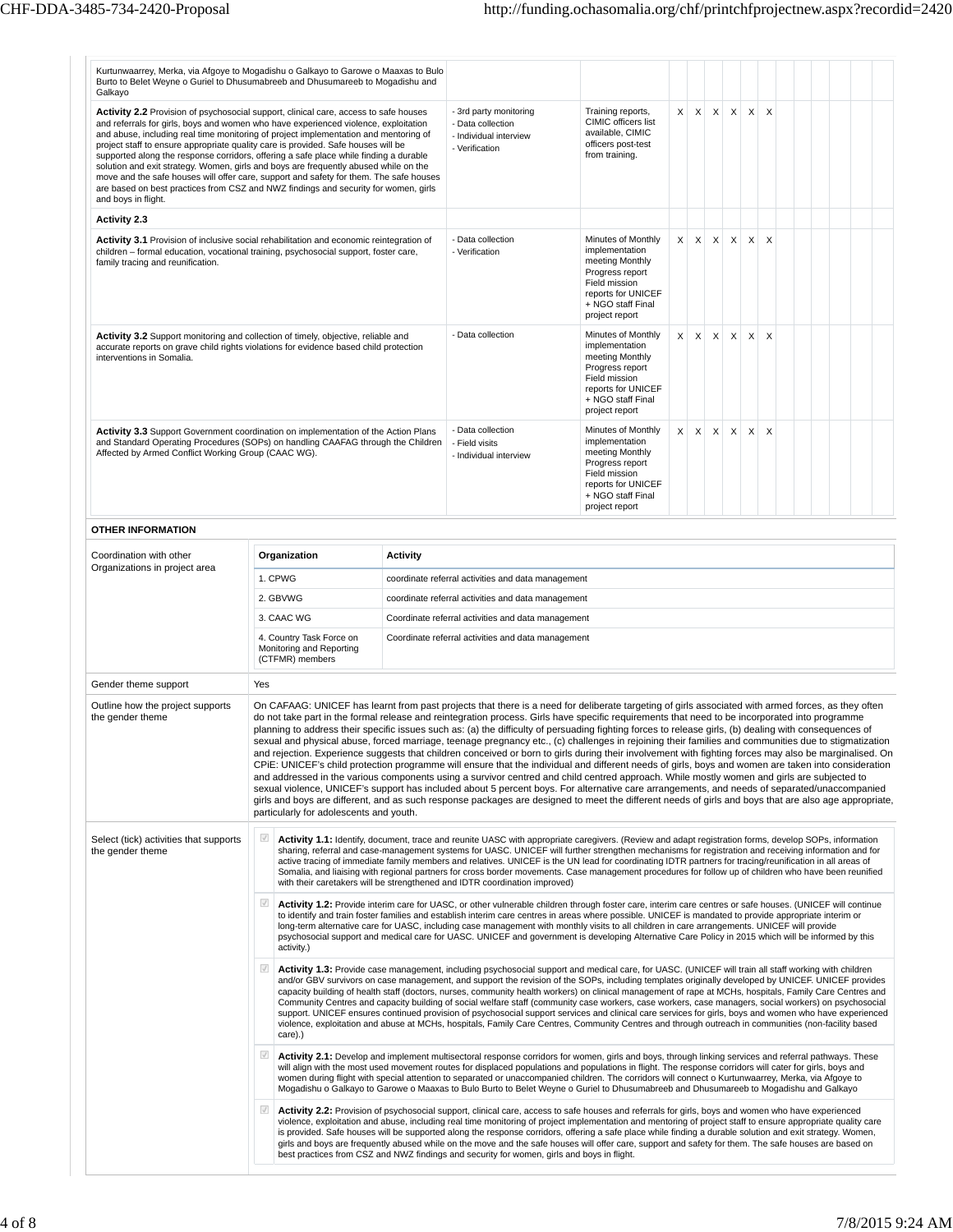|                                      |                          | $\checkmark$<br>$\sqrt{}$      | Activity 2.3:                                                                                                                                                                                                               |              |              |                |            |             |              |           |                    |
|--------------------------------------|--------------------------|--------------------------------|-----------------------------------------------------------------------------------------------------------------------------------------------------------------------------------------------------------------------------|--------------|--------------|----------------|------------|-------------|--------------|-----------|--------------------|
|                                      |                          |                                | Activity 3.1: Provision of inclusive social rehabilitation and economic reintegration of children - formal education, vocational training, psychosocial<br>support, foster care, family tracing and reunification.          |              |              |                |            |             |              |           |                    |
|                                      |                          | $\sqrt{}$                      | Activity 3.2: Support monitoring and collection of timely, objective, reliable and accurate reports on grave child rights violations for evidence based child<br>protection interventions in Somalia.                       |              |              |                |            |             |              |           |                    |
|                                      |                          | $\sqrt{}$                      | Activity 3.3: Support Government coordination on implementation of the Action Plans and Standard Operating Procedures (SOPs) on handling CAAFAG<br>through the Children Affected by Armed Conflict Working Group (CAAC WG). |              |              |                |            |             |              |           |                    |
| <b>BUDGET</b>                        |                          |                                |                                                                                                                                                                                                                             |              |              |                |            |             |              |           |                    |
| A:1 Staff and<br>Personnel           |                          | 1.1 International Staff        |                                                                                                                                                                                                                             |              |              |                |            |             |              |           |                    |
| Costs                                | Code                     | <b>Budget Line Description</b> |                                                                                                                                                                                                                             | Units        | Unit<br>Cost | Duration       | TimeUnit   | Amount(USD) | Organization | CHF       | %charged to<br>CHF |
|                                      | 1.1.1                    |                                | Gender-Based Violence Specialist (IP3, 20%)                                                                                                                                                                                 | $\mathbf{1}$ | 8000         | 6              |            | 48,000.00   | 38,400.00    | 9,600.00  | 20.00              |
|                                      | 1.1.2                    |                                | Child Protection Specialist CAAC - P4 (Nairobi)                                                                                                                                                                             | $\mathbf{1}$ | 19430        | 6              |            | 116,580.00  | 104,922.00   | 11,658.00 | 10.00              |
|                                      | 1.1.3                    |                                | Child Protection Specialist CAAC - P3 (Mogadishu)                                                                                                                                                                           | $\mathbf{1}$ | 14759        | 6              |            | 88,554.00   | 79,698.60    | 8,855.40  | 10.00              |
|                                      | 1.1.4                    |                                |                                                                                                                                                                                                                             |              |              |                |            |             |              |           |                    |
|                                      | 1.1.5                    |                                |                                                                                                                                                                                                                             |              |              |                |            |             |              |           |                    |
|                                      | 1.1.6                    |                                |                                                                                                                                                                                                                             |              |              |                |            |             |              |           |                    |
|                                      | 1.1.7                    |                                |                                                                                                                                                                                                                             |              |              |                |            |             |              |           |                    |
|                                      | 1.1.8                    |                                |                                                                                                                                                                                                                             |              |              |                |            |             |              |           |                    |
|                                      | 1.1.9                    |                                |                                                                                                                                                                                                                             |              |              |                |            |             |              |           |                    |
|                                      | 1.1.10                   |                                |                                                                                                                                                                                                                             |              |              |                |            |             |              |           |                    |
|                                      |                          |                                |                                                                                                                                                                                                                             |              |              | 253,134.00     | 223,020.60 | 30,113.40   |              |           |                    |
|                                      | <b>Budget Narrative:</b> |                                |                                                                                                                                                                                                                             |              |              |                |            |             |              |           |                    |
|                                      | 1.2 Local Staff          |                                |                                                                                                                                                                                                                             |              |              |                |            |             |              |           |                    |
|                                      | Code                     | <b>Budget Line Description</b> |                                                                                                                                                                                                                             | Units        | Unit<br>Cost | Duration       | TimeUnit   | Amount(USD) | Organization | CHF       | %charged to<br>CHF |
|                                      | 1.2.1                    | 20%, CSZ)                      | Gender-Based Violence in Emergency Officer (NOB,                                                                                                                                                                            | $\mathbf{1}$ | 3000         | 6              |            | 18,000.00   | 14,400.00    | 3,600.00  | 20.00              |
|                                      | 1.2.2                    |                                | Child Protection Officer (NOB, 20%, NEZ)                                                                                                                                                                                    | $\mathbf{1}$ | 3000         | 6              |            | 18,000.00   | 14,400.00    | 3,600.00  | 20.00              |
|                                      | 1.2.3                    |                                | Child Protection Officer - NOB (Nairobi)                                                                                                                                                                                    | $\mathbf{1}$ | 6368         | 6              |            | 38,208.00   | 34,387.20    | 3,820.80  | 10.00              |
|                                      | 1.2.4                    |                                |                                                                                                                                                                                                                             |              |              |                |            |             |              |           |                    |
|                                      | 1.2.5                    |                                |                                                                                                                                                                                                                             |              |              |                |            |             |              |           |                    |
|                                      | 1.2.6                    |                                |                                                                                                                                                                                                                             |              |              |                |            |             |              |           |                    |
|                                      | 1.2.7                    |                                |                                                                                                                                                                                                                             |              |              |                |            |             |              |           |                    |
|                                      | 1.2.8                    |                                |                                                                                                                                                                                                                             |              |              |                |            |             |              |           |                    |
|                                      | 1.2.9                    |                                |                                                                                                                                                                                                                             |              |              |                |            |             |              |           |                    |
|                                      | 1.2.10                   |                                |                                                                                                                                                                                                                             |              |              |                |            |             |              |           |                    |
|                                      |                          |                                | Sub Total                                                                                                                                                                                                                   |              |              |                |            | 74,208.00   | 63,187.20    | 11,020.80 |                    |
|                                      | <b>Budget Narrative:</b> |                                |                                                                                                                                                                                                                             |              |              |                |            |             |              |           |                    |
| <b>B:2 Supplies,</b><br>Commodities, | Code                     | <b>Budget Line Description</b> |                                                                                                                                                                                                                             | Units        | Unit<br>Cost | Duration       | TimeUnit   | Amount(USD) | Organization | CHF       | %charged to<br>CHF |
| <b>Materials</b>                     | $-2.1.1$                 |                                | Procurement of start-up kits for carpentry graduates.                                                                                                                                                                       | 25           | 120          | $\mathbf{1}$   |            | 3,000.00    | 0.00         | 3,000.00  | 100.00             |
|                                      | $-2.1.2$                 |                                | Procurement of start-up kits for tailoring graduates                                                                                                                                                                        | 36           | 100          | $\overline{1}$ |            | 3,600.00    | 0.00         | 3,600.00  | 100.00             |
|                                      |                          |                                |                                                                                                                                                                                                                             |              | 150          | $\mathbf{1}$   |            | 3,750.00    | 0.00         | 3,750.00  | 100.00             |
|                                      | $-2.1.3$                 |                                | Procurement of start-up kits for electrical engineering.                                                                                                                                                                    | 25           |              |                |            |             |              |           |                    |
|                                      | $-2.1.4$                 | graduates                      | Procurement of start-up kits for plumbing graduates                                                                                                                                                                         | 20           | 120          | $\overline{1}$ |            | 2,400.00    | 0.00         | 2,400.00  |                    |
|                                      | $-2.1.5$                 |                                |                                                                                                                                                                                                                             |              |              |                |            |             |              |           | 100.00             |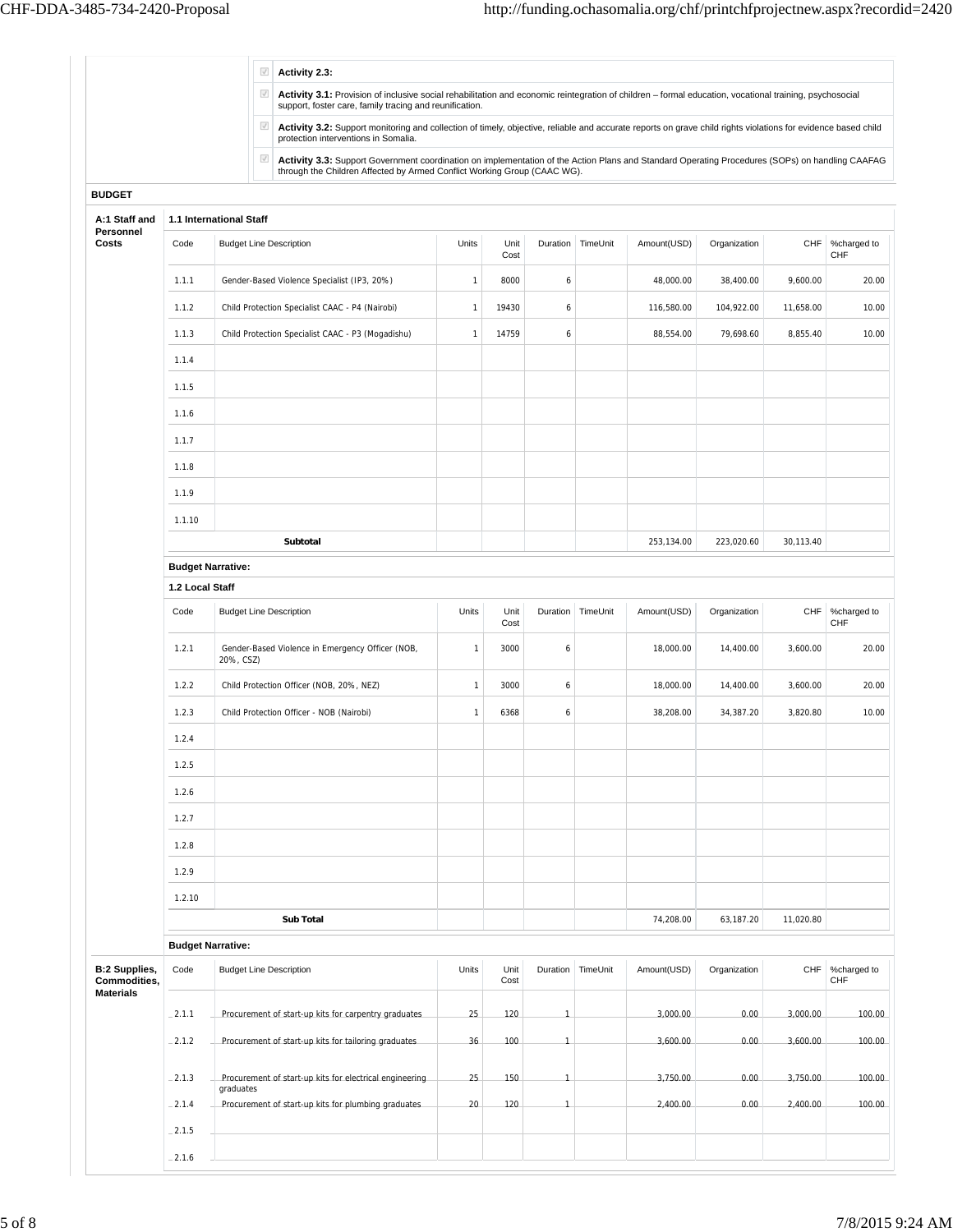|                                | 2.1.7                    |                                                                             |                |              |                |                   |             |              |           |                                |
|--------------------------------|--------------------------|-----------------------------------------------------------------------------|----------------|--------------|----------------|-------------------|-------------|--------------|-----------|--------------------------------|
|                                | 2.1.8                    |                                                                             |                |              |                |                   |             |              |           |                                |
|                                | 2.1.9                    |                                                                             |                |              |                |                   |             |              |           |                                |
|                                | 2.1.10                   |                                                                             |                |              |                |                   |             |              |           |                                |
|                                |                          | <b>Sub Total</b>                                                            |                |              |                |                   | 12,750.00   | 0.00         | 12,750.00 |                                |
|                                | <b>Budget Narrative:</b> |                                                                             |                |              |                |                   |             |              |           |                                |
| C:3<br>Equipment               | Code                     | <b>Budget Line Description</b>                                              | Units          | Unit Cost    |                | Duration TimeUnit | Amount(USD) | Organization | CHF       | %charged to<br>CHF             |
|                                | 3.1.1                    | Vocational Training eqipment (electrical; mechanic;<br>mobile repair tools) | $\mathbf{1}$   | 3289.55      | $\mathbf{1}$   |                   | 3,289.55    | 0.00         | 3,289.55  | 100.00                         |
|                                | 3.1.2                    |                                                                             |                |              |                |                   |             |              |           |                                |
|                                | 3.1.3                    |                                                                             |                |              |                |                   |             |              |           |                                |
|                                | 3.1.4                    |                                                                             |                |              |                |                   |             |              |           |                                |
|                                | 3.1.5                    |                                                                             |                |              |                |                   |             |              |           |                                |
|                                | 3.1.6                    |                                                                             |                |              |                |                   |             |              |           |                                |
|                                | 3.1.7                    |                                                                             |                |              |                |                   |             |              |           |                                |
|                                | 3.1.8                    |                                                                             |                |              |                |                   |             |              |           |                                |
|                                | 3.1.9                    |                                                                             |                |              |                |                   |             |              |           |                                |
|                                | 3.1.10                   |                                                                             |                |              |                |                   |             |              |           |                                |
|                                |                          | Sub Total                                                                   |                |              |                |                   | 3,289.55    | 0.00         | 3,289.55  |                                |
|                                | <b>Budget Narrative:</b> |                                                                             |                |              |                |                   |             |              |           |                                |
| D:4                            | Code                     | <b>Budget Line Description</b>                                              | Units          | Unit         | Duration       | TimeUnit          | Amount(USD) | Organization | CHF       | %charged to                    |
| Contractual<br><b>Services</b> |                          |                                                                             |                | Cost         |                |                   |             |              |           | CHF                            |
|                                | 4.1.1                    | IDTR training (directly by UNICEF)                                          | $\sqrt{2}$     | 5000         | $\mathbf{1}$   |                   | 10,000.00   | 0.00         | 10,000.00 | 100.00                         |
|                                | 4.1.2                    | CPIE response training (directly by UNICEF)                                 | $\mathbf{1}$   | 3000         | $\mathbf{1}$   |                   | 3,000.00    | 0.00         | 3,000.00  | 100.00                         |
|                                | 4.1.3                    |                                                                             |                |              |                |                   |             |              |           |                                |
|                                | 4.1.4                    |                                                                             |                |              |                |                   |             |              |           |                                |
|                                | 4.1.5                    |                                                                             |                |              |                |                   |             |              |           |                                |
|                                | 4.1.6                    |                                                                             |                |              |                |                   |             |              |           |                                |
|                                | 4.1.7                    |                                                                             |                |              |                |                   |             |              |           |                                |
|                                | 4.1.8                    |                                                                             |                |              |                |                   |             |              |           |                                |
|                                | 4.1.9                    |                                                                             |                |              |                |                   |             |              |           |                                |
|                                | 4.1.10                   |                                                                             |                |              |                |                   |             |              |           |                                |
|                                |                          | Sub Total                                                                   |                |              |                |                   | 13,000.00   | 0.00         | 13,000.00 |                                |
|                                | <b>Budget Narrative:</b> |                                                                             |                |              |                |                   |             |              |           |                                |
| E:5 Travel                     | Code                     | <b>Budget Line Description</b>                                              | Units          | Unit<br>Cost |                | Duration TimeUnit | Amount(USD) | Organization |           | CHF %charged to<br>${\sf CHF}$ |
|                                | $-5.1.1$                 | DSA + hazard, international staff (IDTR)                                    | $\overline{1}$ | 1800         | $\mathbf{1}$   |                   | 1,800.00    | 0.00         | 1,800.00  | 100.00                         |
|                                | $-5.1.2$                 | Internal Flights                                                            | $\mathbf{3}$   | 1025         | $\overline{1}$ |                   | 3,075.00    | 0.00         | 3,075.00  | 100.00                         |
|                                | $-5.1.3$                 | DSA+Hazard (CAAC)                                                           | $\overline{3}$ | 1800         | $\overline{1}$ |                   | 5,400.00    | 0.00         | 5,400.00  | 100.00                         |
|                                |                          |                                                                             |                |              |                |                   |             |              |           |                                |
|                                | $-5.1.4$                 |                                                                             |                |              |                |                   |             |              |           |                                |
|                                | $-5.1.5$                 |                                                                             |                |              |                |                   |             |              |           |                                |
|                                | $-5.1.6$                 |                                                                             |                |              |                |                   |             |              |           |                                |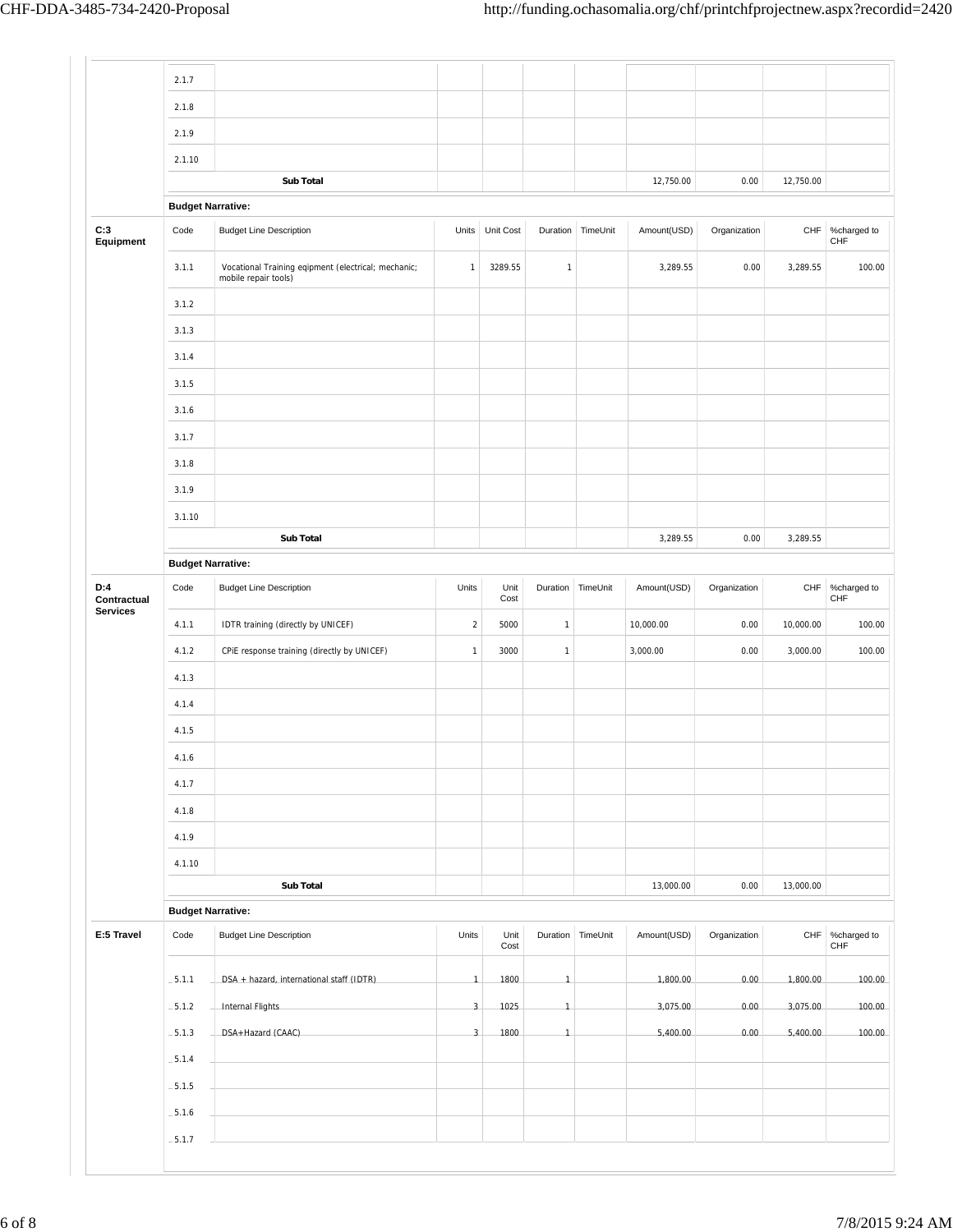|                                                | 5.1.8              |                                                                                                                                                                                                      |                |              |              |          |             |              |            |                           |
|------------------------------------------------|--------------------|------------------------------------------------------------------------------------------------------------------------------------------------------------------------------------------------------|----------------|--------------|--------------|----------|-------------|--------------|------------|---------------------------|
|                                                | 5.1.9              |                                                                                                                                                                                                      |                |              |              |          |             |              |            |                           |
|                                                | 5.1.10             |                                                                                                                                                                                                      |                |              |              |          |             |              |            |                           |
|                                                |                    | <b>Sub Total</b>                                                                                                                                                                                     |                |              |              |          | 10,275.00   | 0.00         | 10,275.00  |                           |
|                                                |                    | <b>Budget Narrative:</b>                                                                                                                                                                             |                |              |              |          |             |              |            |                           |
| F:6 Transfers<br>and Grants to<br>Counterparts | Code               | <b>Budget Line Description</b>                                                                                                                                                                       | Units          | Unit<br>Cost | Duration     | TimeUnit | Amount(USD) | Organization | CHF        | %charged to<br>CHF        |
|                                                | 6.1.1              | Support the social rehabilitation and economic<br>reintegration of children through interim centre and<br>inclusive community based programme.                                                       | 130            | 1135         | $\mathbf{1}$ |          | 147,550.00  | 0.00         | 147,550.00 | 100.00                    |
|                                                | 6.1.2              | Support monitoring and collection of timely, objective,<br>reliable and accurate reports on grave child rights<br>violations for evidence based child protection<br>interventions in Somalia.        | $\overline{2}$ | 15000        | $\mathbf{1}$ |          | 30,000.00   | 0.00         | 30,000.00  | 100.00                    |
|                                                | 6.1.3              | Support Government relevant institutions in<br>coordination and implementation of Action Plan and<br>SOPs which leads to release of children from armed<br>forces and their reintegration processes. | 6              | 1600         | 1            |          | 9,600.00    | 0.00         | 9,600.00   | 100.00                    |
|                                                | 6.1.4              | CPIE - Banadir (Mogadishu)                                                                                                                                                                           | $\mathbf{1}$   | 30000        | $\mathbf{1}$ |          | 30,000.00   | 0.00         | 30,000.00  | 100.00                    |
|                                                | 6.1.5              | CPIE - Dhusumareeb, Galkaayo, Garowe                                                                                                                                                                 | $\mathbf{1}$   | 30000        | $\mathbf{1}$ |          | 30,000.00   | 0.00         | 30,000.00  | 100.00                    |
|                                                | 6.1.6              | CPIE - Lower Shabelle (Kurtunwaarrey)                                                                                                                                                                | $\mathbf{1}$   | 30000        | $\mathbf{1}$ |          | 30,000.00   | 0.00         | 30,000.00  | 100.00                    |
|                                                | 6.1.7              |                                                                                                                                                                                                      |                |              |              |          |             |              |            |                           |
|                                                | 6.1.8              |                                                                                                                                                                                                      |                |              |              |          |             |              |            |                           |
|                                                | 6.1.9              |                                                                                                                                                                                                      |                |              |              |          |             |              |            |                           |
|                                                | 6.6.10             |                                                                                                                                                                                                      |                |              |              |          |             |              |            |                           |
|                                                |                    | <b>Sub Total</b>                                                                                                                                                                                     |                |              |              |          | 277,150.00  | 0.00         | 277,150.00 |                           |
|                                                |                    | <b>Budget Narrative:</b>                                                                                                                                                                             |                |              |              |          |             |              |            |                           |
| G:7 General<br>Operating                       | Code               | <b>Budget Line Description</b>                                                                                                                                                                       | Units          | Unit<br>Cost | Duration     | TimeUnit | Amount(USD) | Organization | CHF        | %charged to<br><b>CHF</b> |
| and Other<br><b>Direct Costs</b>               | 7.1.1              | Cross Sectoral Costs 15%                                                                                                                                                                             | $\mathbf{1}$   | 62962        | 1            |          | 62,962.00   | 0.00         | 62,962.00  | 100.00                    |
|                                                | 7.1.2              |                                                                                                                                                                                                      |                |              |              |          |             |              |            |                           |
|                                                | 7.1.3              |                                                                                                                                                                                                      |                |              |              |          |             |              |            |                           |
|                                                | 7.1.4              |                                                                                                                                                                                                      |                |              |              |          |             |              |            |                           |
|                                                | 7.1.5              |                                                                                                                                                                                                      |                |              |              |          |             |              |            |                           |
|                                                | 7.1.6              |                                                                                                                                                                                                      |                |              |              |          |             |              |            |                           |
|                                                | 7.1.7              |                                                                                                                                                                                                      |                |              |              |          |             |              |            |                           |
|                                                | 7.1.8              |                                                                                                                                                                                                      |                |              |              |          |             |              |            |                           |
|                                                |                    |                                                                                                                                                                                                      |                |              |              |          |             |              |            |                           |
|                                                | 7.1.9              |                                                                                                                                                                                                      |                |              |              |          |             |              |            |                           |
|                                                | 7.1.10             | Sub Total                                                                                                                                                                                            |                |              |              |          | 62,962.00   | 0.00         | 62,962.00  |                           |
|                                                |                    |                                                                                                                                                                                                      |                |              |              |          |             |              |            |                           |
|                                                |                    | <b>Budget Narrative:</b>                                                                                                                                                                             |                |              |              |          |             |              |            |                           |
|                                                |                    | <b>TOTAL</b>                                                                                                                                                                                         |                |              |              |          | 706,768.55  | 286,207.80   | 420,560.75 |                           |
| H.8 Indirect<br>Programme<br>Support           | Code               | <b>Budget Line Description</b>                                                                                                                                                                       |                |              |              |          | Amount(USD) | Organization | CHF        | %charged to<br>CHF        |
| Costs                                          | 8.1.1              | Indirect Programme Support Costs                                                                                                                                                                     |                |              |              |          | 0.00        | 0.00         | 29,439.25  | 7.00                      |
|                                                |                    | <b>GRAND TOTAL</b>                                                                                                                                                                                   |                |              |              |          | 706,768.55  | 286,207.80   | 450,000.00 |                           |
| Other sources of funds                         |                    |                                                                                                                                                                                                      |                |              |              |          |             |              |            |                           |
|                                                | <b>Description</b> | Amount %                                                                                                                                                                                             |                |              |              |          |             |              |            |                           |
|                                                | Organization       | 286,207.80 38.88                                                                                                                                                                                     |                |              |              |          |             |              |            |                           |